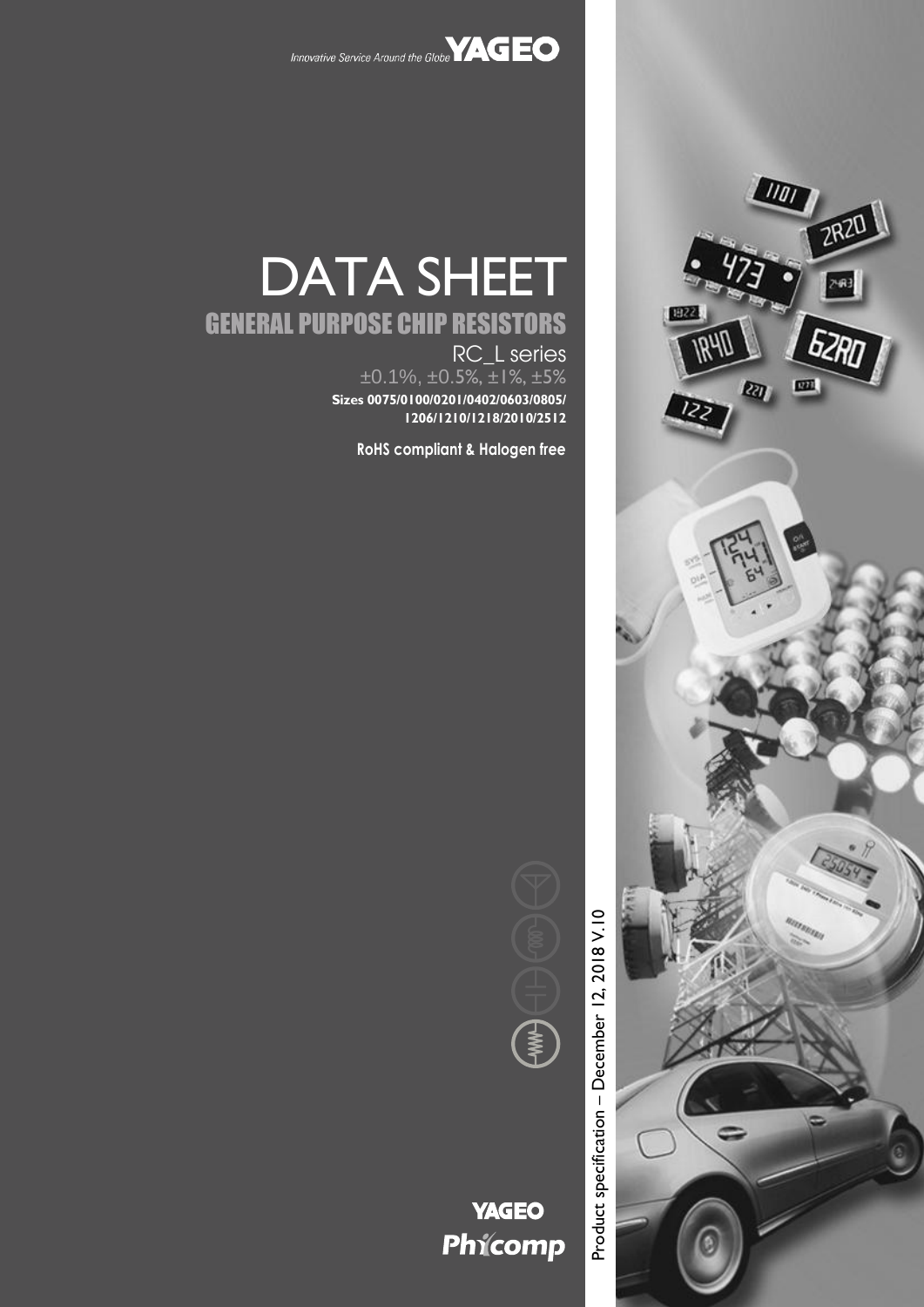### **YAGEO Phicomp**

Chip Resistor Surface Mount <sup>11</sup> RC\_L SERIES **0075 to 2512**

#### **SCOPE**

This specification describes RC series chip resistors with lead free terminations made by thick film process.

### **APPLICATIONS**

All general purpose application

#### FEATURES

- Halogen Free Epoxy
- RoHS compliant
	- Products with lead free terminations meet RoHS requirements
	- Pb-glass contained in electrodes, resistors element and glass are exempted by RoHS
- Reducing environmentally hazardous wastes
- High component and equipment reliability
- Saving of PCB space
- None forbidden-materials used in products/production

#### ORDERING INFORMATION - GLOBAL PART NUMBER

Global part numbers are identified by the series, size, tolerance, packing type, temperature coefficient, taping reel and resistance value.

#### **GLOBAL PART NUMBER**

**RC XXXX X X X XX XXXX L** (1) (2) (3) (4) (5) (6) (7)

### (1) SIZE

0075/0100/0201/0402/0603/0805/1206/1210/1218/2010/2512

#### (2) TOLERANCE

- $B = \pm 0.1\%$
- $D = \pm 0.5%$  $F = \pm 1.0\%$

 $J = \pm 5.0\%$  (for jumper ordering, use code of J)

#### (3) TAPING REEL & POWER

- $R =$  Paper taping reel
- $K =$  Embossed taping reel
- $S = ESD$  safe reel (0075/0100 only)

#### (4) TEMPERATURE COEFFICIENT OF RESISTANCE

 $-$  = Based on spec.

#### (5) TAPING REEL

- 07= 7 inch dia. Reel
- 10=10 inch dia. Reel
- 13=13 inch dia. Reel
- $7W = 7$  inch dia. Reel &  $2 \times$  standard power
- $7N = 7$  inch dia. Reel, ESD safe reel (0075/0100 only)

 $3W = 13$  inch dia. Reel &  $2 \times$  standard power

#### (6) RESISTANCE VALUE

There are 2~4 digits indicated the resistance value.

Letter R/K/M is decimal point

Example:

 $97R6 = 97.6$ Ω

9K76 = 9760 $Ω$ 

1M = 1,000,000Ω

#### (7) DEFAULT CODE

Letter L is the system default code for ordering only.<sup>(Note)</sup>

#### **ORDERING EXAMPLE**

The ordering code for a RC0402 0.0625W chip resistor value 100KΩwith

±5% tolerance, supplied in 7-inch tape reel of 10,000 units per reel is: RC0402JR-07100KL.

#### **NOTE**

- 1. All our RSMD products meet RoHS compliant and Halogen Free. "LFP" of the internal 2D reel label mentions "Lead Free Process".
- 2. On customized label, "LFP" or specific symbol can be printed.

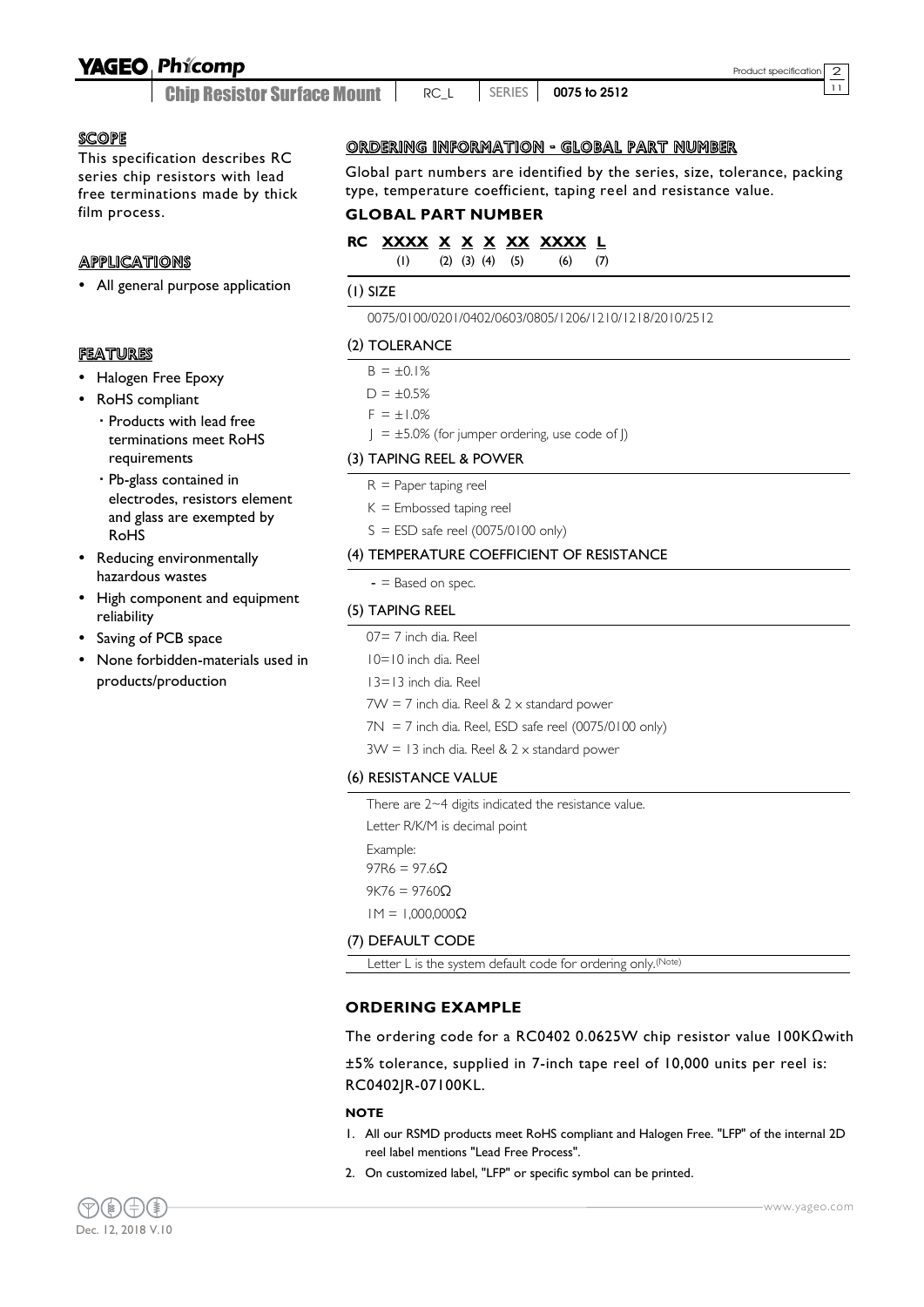| <b>YAGEO Phicomp</b>                                 | Product specification                                                                                                           | 3  |
|------------------------------------------------------|---------------------------------------------------------------------------------------------------------------------------------|----|
| <b>Chip Resistor Surface Mount</b>                   | SERIES<br>0075 to 2512<br>$RC_L$                                                                                                | 11 |
| <u>MARKING</u>                                       |                                                                                                                                 |    |
| RC0075 / RC0100 / RC0201 / RC0402                    |                                                                                                                                 |    |
| Fig. I                                               | No Marking                                                                                                                      |    |
| RC0603                                               |                                                                                                                                 |    |
| Fig. 2 240 = 24 $\times$ 10 <sup>0</sup> = 24        | 1%, 0.5%, E24 exception values 10/11/13/15/20/75 of E24 series                                                                  |    |
| 888<br>Fig. 3 $88A = 806 \times 10^{0} = 806 \Omega$ | 1%, 0.5%, E96 refer to EIA-96 marking method, including values<br>10/11/13/15/20/75 of E24 series                               |    |
| I E J<br>Fig. 4 Value = $10 K\Omega$                 | 5%, E24 series : 3 digits<br>First two digits for significant figure and 3rd digit for number of zeros                          |    |
| RC0805 / RC1206 / RC1210 / RC2010 / RC2512           |                                                                                                                                 |    |
| Fig. 5 Value = $10 K\Omega$                          | 1%, 0.5%, E24/E96 series : 4 digits<br>First three digits for significant figure and 4th digit for number of zeros              |    |
| Fig. 6 Value = $10 K\Omega$                          | 5%, E24 series : 3 digits<br>First two digits for significant figure and 3rd digit for number of zeros                          |    |
| <b>RC1218</b>                                        |                                                                                                                                 |    |
| Fig. 7 Value = $10 K\Omega$                          | E-24 series: 3 digits, ±5%<br>First two digits for significant figure and 3rd digit for number of zeros                         |    |
| Fig. 8 Value = $10 K\Omega$                          | Both E-24 and E-96 series: 4 digits, ±1% & ±0.5%<br>First three digits for significant figure and 4th digit for number of zeros |    |

For further marking information, please see special data sheet "Chip resistors marking".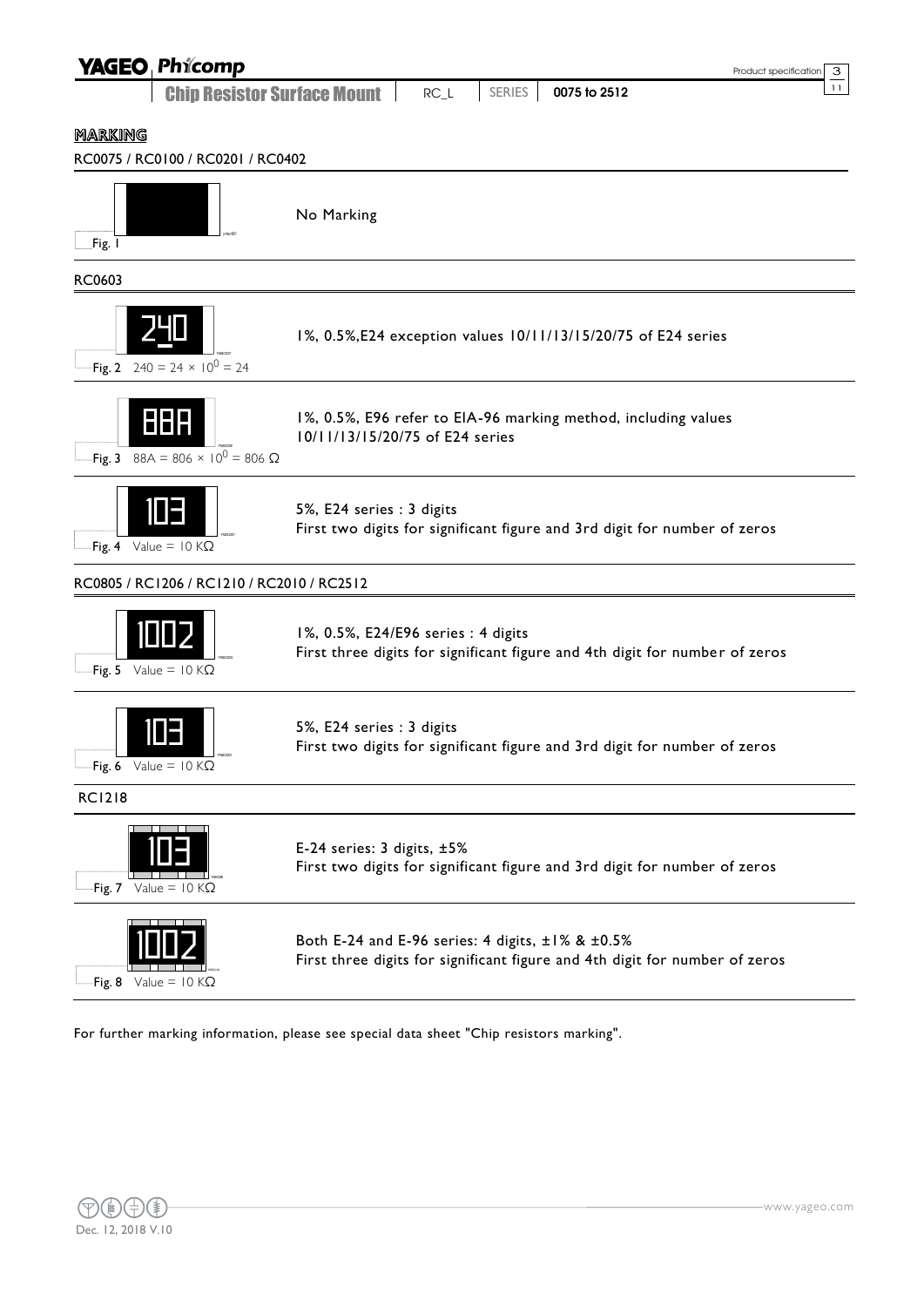Chip Resistor Surface Mount <sup>11</sup> RC\_L SERIES **0075 to 2512**

#### TAPING CODE & POWER

|      | Power, W (P70) |     |      | Power, W (P70) |    |  |
|------|----------------|-----|------|----------------|----|--|
|      | Coding         |     |      | Coding         |    |  |
| Type | 07             | 7W  | Type | 07             | 7W |  |
| 0075 | 1/50           |     | 1206 | /4             |    |  |
| 0100 | 1/32           |     | 1210 | 1/2            |    |  |
| 0201 | 1/20           |     | 1218 |                |    |  |
| 0402 | 1/16           | 1/8 | 2010 | 3/4            |    |  |
| 0603 | 1/10           | 1/5 | 2512 |                |    |  |
| 0805 | 1/8            | ۱/4 |      |                |    |  |

#### CONSTRUCTION

The resistor is constructed on top of a high-grade ceramic body. Internal metal electrodes are added on each end to make the contacts to the thick film resistive element. The composition of the resistive element is a noble metal imbedded into a glass and covered by a second glass to prevent environmental influences. The resistor is laser trimmed to the rated resistance value. The resistor is covered with a protective epoxy coat, finally the two external terminations (matte tin on Ni-barrier) are added, as shown in Fig.9.

#### **Outlines**



#### **DIMENSION**

#### Table 1  $\Gamma$

| <b>TYPE</b>   | $L$ (mm)        | $W$ (mm)        | $H$ (mm)        | $I1$ (mm)       | $I_2$ (mm)      |
|---------------|-----------------|-----------------|-----------------|-----------------|-----------------|
| <b>RC0075</b> | $0.30 \pm 0.01$ | $0.15 \pm 0.01$ | $0.13 \pm 0.01$ | $0.08 + 0.03$   | $0.08 \pm 0.03$ |
| <b>RC0100</b> | $0.40 + 0.02$   | $0.20 + 0.02$   | $0.13 \pm 0.02$ | $0.10 \pm 0.03$ | $0.10 \pm 0.03$ |
| <b>RC0201</b> | $0.60 + 0.03$   | $0.30 + 0.03$   | $0.23 \pm 0.03$ | $0.10 + 0.05$   | $0.15 \pm 0.05$ |
| <b>RC0402</b> | $1.00 \pm 0.05$ | $0.50 + 0.05$   | $0.35 \pm 0.05$ | $0.20 \pm 0.10$ | $0.25 \pm 0.10$ |
| RC0603        | 1.60±0.10       | $0.80 + 0.10$   | $0.45 \pm 0.10$ | $0.25 \pm 0.15$ | $0.25 \pm 0.15$ |
| <b>RC0805</b> | $2.00 \pm 0.10$ | $1.25 \pm 0.10$ | $0.50 \pm 0.10$ | $0.35 \pm 0.20$ | $0.35 \pm 0.20$ |
| <b>RC1206</b> | $3.10 \pm 0.10$ | $1.60 \pm 0.10$ | $0.55 \pm 0.10$ | $0.45 \pm 0.20$ | $0.40 \pm 0.20$ |
| <b>RC1210</b> | $3.10 \pm 0.10$ | $2.60 \pm 0.15$ | $0.55 \pm 0.10$ | $0.45 \pm 0.15$ | $0.50 + 0.20$   |
| <b>RC1218</b> | $3.10 \pm 0.10$ | $4.60 \pm 0.10$ | $0.55 \pm 0.10$ | $0.45 \pm 0.20$ | $0.40 + 0.20$   |
| RC2010        | $5.00 \pm 0.10$ | $2.50 \pm 0.15$ | $0.55 \pm 0.10$ | $0.45 \pm 0.15$ | $0.50 + 0.20$   |
| <b>RC2512</b> | $6.35 \pm 0.10$ | $3.10 \pm 0.15$ | $0.55 \pm 0.10$ | $0.60 + 0.20$   | $0.50 + 0.20$   |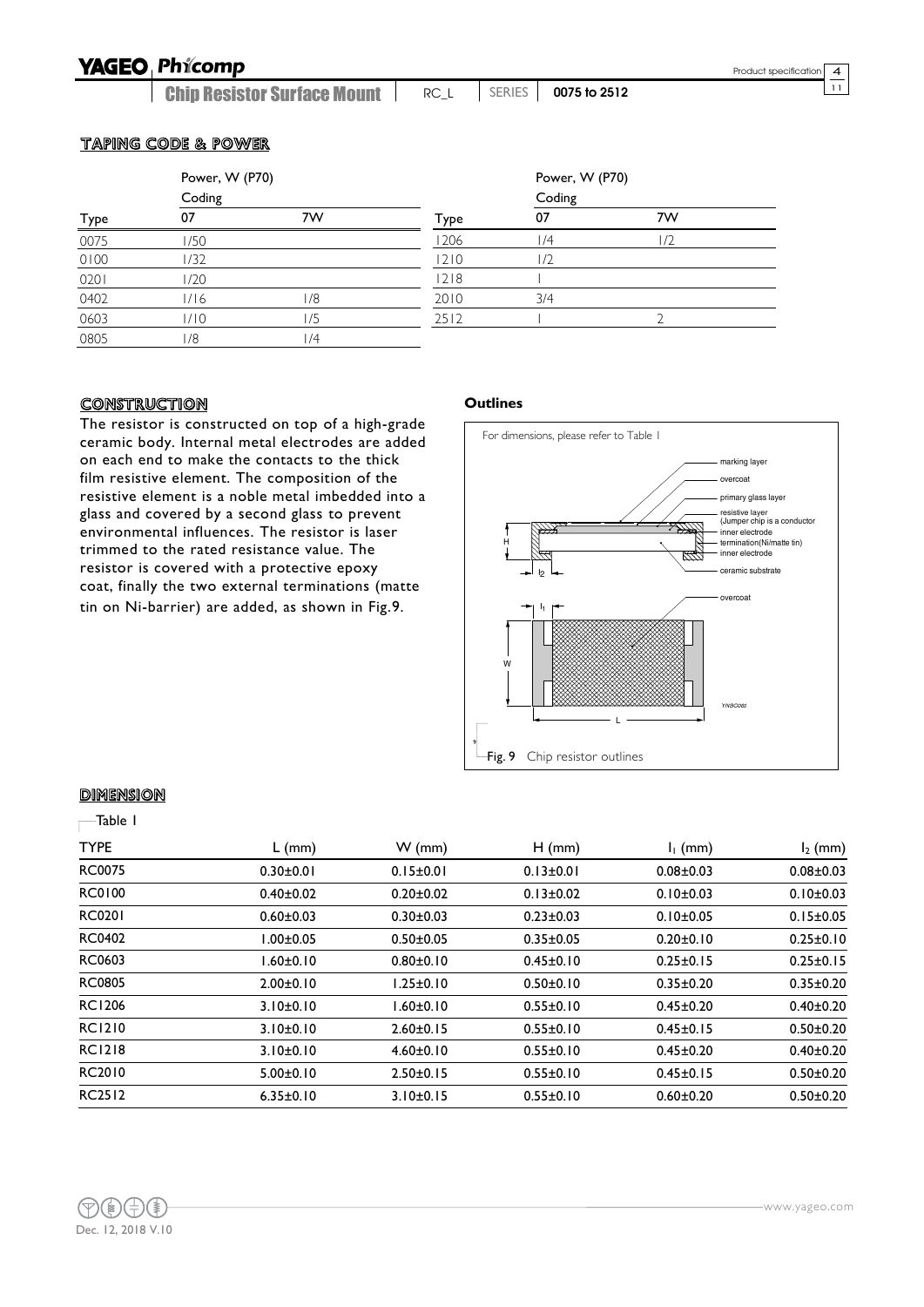| <b>YAGEO Phicomp</b>               |      |        |              | Product specification 5 |  |
|------------------------------------|------|--------|--------------|-------------------------|--|
| <b>Chip Resistor Surface Mount</b> | RC L | SERIES | 0075 to 2512 |                         |  |

### ELECTRICAL CHARACTERISTICS

| гагже |  |
|-------|--|
|-------|--|

| CHARAC-<br><b>TERISTICS</b> | <b>POWER</b> | OPERATING<br><b>TEMPERATURER</b><br>ANGE | MAXIMUM<br><b>WORKING</b><br><b>VOLTAGE</b> | MAXIMUM<br><b>VOLTAGE</b> | <b>DIELECTRIC</b><br>OVERLOAD WITHSTANDING<br><b>VOLTAGE</b> | <b>RESISTANCE</b><br><b>RANGE</b>                                                                      | <b>TEMPERATURE</b><br><b>COEFFICIENT</b>                                                                                                                                                                                             | <b>JUMPER</b><br><b>CRITERIA</b>                           |
|-----------------------------|--------------|------------------------------------------|---------------------------------------------|---------------------------|--------------------------------------------------------------|--------------------------------------------------------------------------------------------------------|--------------------------------------------------------------------------------------------------------------------------------------------------------------------------------------------------------------------------------------|------------------------------------------------------------|
| <b>RC0075</b>               | $1/50$ W     | -55°C to 125°C                           | 10V                                         | 25V                       | <b>25V</b>                                                   | 5% (E24)<br>ΙΟΩ≦R≦ΙΜΩ<br>I% (E24/E96)<br>10Ω≦R≦IMΩ<br>Jumper<50mΩ                                      | 10Ω≦R<100Ω<br>-200~+600ppm°C<br>100Ω≦R≦1MΩ<br>±200ppm°C                                                                                                                                                                              | <b>Rated Current</b><br>0.5A<br>Maximum<br>Current<br>1.0A |
| <b>RC0100</b>               | $1/32$ W     | -55 $^{\circ}$ C to 125 $^{\circ}$ C     | I <sub>5</sub> V                            | 30V                       | 30V                                                          | 5% (E24)<br>IΩ≦R≦22MΩ<br>I% (E24/E96)<br>ΙΩ≦R≦Ι0ΜΩ<br>0.5% (E24/E96)<br>33Ω≦R≦470KΩ                    | $I\Omega \leq R < I\Omega$<br>-200~+600ppm°C<br>$10Ω ≤ R < 100Ω$ :<br>$±300$ ppm/ $°C$<br>100Ω ≤ R ≤ 10MΩ<br>±200ppm/°C<br>Jumper<50m $\Omega$ 10M $\Omega$ <r 22m<math="" ≤="">\Omega:<br/><math>±250</math>ppm/<math>°C</math></r> | <b>Rated Current</b><br>0.5A<br>Maximum<br>Current<br>1.0A |
| <b>RC0201</b>               | $1/20$ W     | -55 $^{\circ}$ C to 125 $^{\circ}$ C     | 25V                                         | 50V                       | 50V                                                          | 5% (E24)<br>ΙΩ≦R≦Ι0ΜΩ<br>I% (E24/E96)<br>ΙΩ≦R≦Ι0ΜΩ<br>0.1%, 0.5% (E24/E96)<br>10Ω≦R≦IMΩ<br>Jumper<50mΩ | $I\Omega \leq R \leq I\ 0\Omega$<br>$-100$ ~+350ppm°C<br>$10\Omega < R \le 10 M\Omega$<br>±200ppm°C                                                                                                                                  | <b>Rated Current</b><br>0.5A<br>Maximum<br>Current<br>1.0A |
| RC0402                      | $1/16$ W     | -55 $^{\circ}$ C to 155 $^{\circ}$ C     | 50V                                         | 100V                      | 100V                                                         | 5% (E24)<br>IΩ≦R≦22MΩ<br>I% (E24/E96)<br>ΙΩ≦R≦Ι0ΜΩ<br>0.1%, 0.5% (E24/E96)<br>10Ω≦R≦IMΩ<br>Jumper<50mΩ | IΩ ≤ R ≤ 10Ω<br>$±200$ ppm $°C$<br>$10\Omega < R \le 10 M\Omega$<br>±100ppm°C<br>10MΩ <r≦22mω<br>±200ppm°C</r≦22mω<br>                                                                                                               | <b>Rated Current</b><br>1.0A<br>Maximum<br>Current<br>2.0A |
|                             | 1/8W         | -55°C to 155°C                           | 50V                                         | 100V                      | 100V                                                         | 5% (E24)<br>ΙΩ≦R≦ΙΜΩ<br>I% (E24/E96)<br>ΙΩ≦R≦ΙΜΩ                                                       | ΙΩ≦R≦ΙΜΩ<br>±200ppm°C                                                                                                                                                                                                                |                                                            |
| RC0603                      | 1/10W        | -55 $^{\circ}$ C to 155 $^{\circ}$ C     | 75V                                         | <b>150V</b>               | <b>150V</b>                                                  | 5% (E24)<br>IΩ≦R≦22MΩ<br>I% (E24/E96)<br>ΙΩ≦R≦Ι0ΜΩ<br>0.1%, 0.5% (E24/E96)<br>Ι0Ω≦R≦ΙΜΩ<br>Jumper<50mΩ | ΙΩ≦R≦Ι0Ω<br>±200ppm°C<br>10Ω <r≦10mω<br>±100ppm°C<br/>10MΩ<r≦22mω<br>±200ppm°C</r≦22mω<br></r≦10mω<br>                                                                                                                               | <b>Rated Current</b><br>1.0A<br>Maximum<br>Current<br>2.0A |
|                             | $1/5$ W      | -55 $^{\circ}$ C to 155 $^{\circ}$ C     | <b>75V</b>                                  | 150V                      | <b>150V</b>                                                  | 5% (E24)<br>ΙΩ≦R≦ΙΜΩ<br>I% (E24/E96)<br>ΙΩ≦R≦ΙΜΩ                                                       | ΙΩ≦R≦ΙΜΩ<br>±200ppm°C                                                                                                                                                                                                                |                                                            |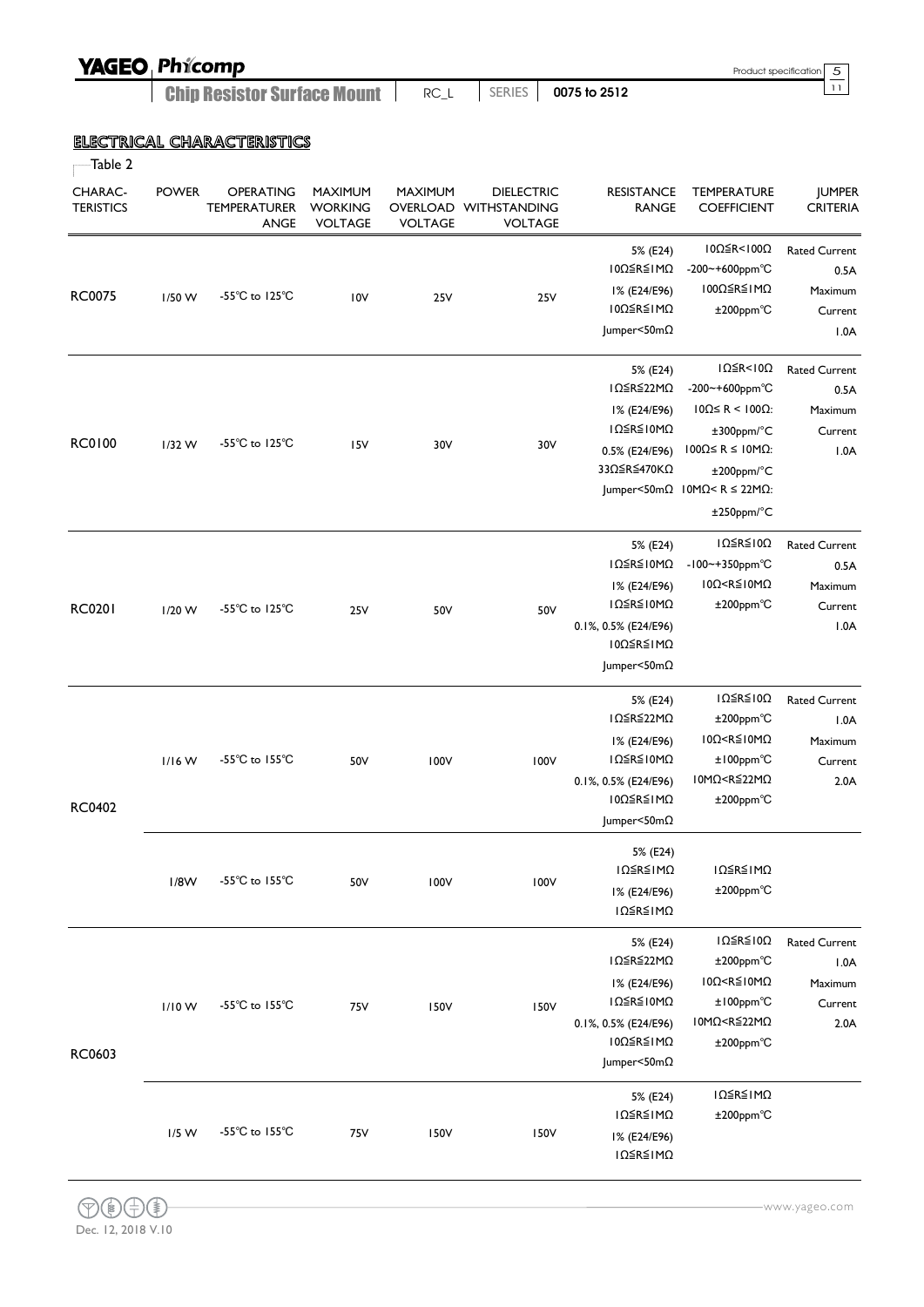| <b>YAGEO Phicomp</b>        |              |                                          |                                             |                           |                                                              |      |                                                                                                                                                   | Product specification                                                                                                                                                                   | 6                                                           |
|-----------------------------|--------------|------------------------------------------|---------------------------------------------|---------------------------|--------------------------------------------------------------|------|---------------------------------------------------------------------------------------------------------------------------------------------------|-----------------------------------------------------------------------------------------------------------------------------------------------------------------------------------------|-------------------------------------------------------------|
|                             |              | <b>Chip Resistor Surface Mount</b>       |                                             | $RC_L$                    | <b>SERIES</b>                                                |      | 0075 to 2512                                                                                                                                      |                                                                                                                                                                                         | 11                                                          |
| -Table 2                    |              |                                          |                                             |                           |                                                              |      |                                                                                                                                                   |                                                                                                                                                                                         |                                                             |
| CHARAC-<br><b>TERISTICS</b> | <b>POWER</b> | OPERATING<br><b>TEMPERATURER</b><br>ANGE | MAXIMUM<br><b>WORKING</b><br><b>VOLTAGE</b> | MAXIMUM<br><b>VOLTAGE</b> | <b>DIELECTRIC</b><br>OVERLOAD WITHSTANDING<br><b>VOLTAGE</b> |      | <b>RESISTANCE</b><br><b>RANGE</b>                                                                                                                 | <b>TEMPERATURE</b><br><b>COEFFICIENT</b>                                                                                                                                                | <b>JUMPER</b><br><b>CRITERIA</b>                            |
|                             | $1/8$ W      | $-55^{\circ}$ C to $155^{\circ}$ C       | 150V                                        | 300V                      |                                                              | 300V | 5% (E24)<br>IΩ≦R≦100MΩ<br>I% (E24/E96)<br>ΙΩ≦R≦Ι0ΜΩ<br>0.1%, 0.5% (E24/E96)<br>10Ω≦R≦1MΩ                                                          | $IΩ$ ≦R≦ $I$ 0Ω<br>±200ppm°C<br>$10\Omega < R \le 10 M\Omega$<br>$±100$ ppm $°C$<br>10MΩ <r≦22mω<br><math>±200</math>ppm<math>°C</math></r≦22mω<br>                                     | <b>Rated Current</b><br>2.0A<br>Maximum<br>Current<br>5.0A  |
| <b>RC0805</b>               |              |                                          |                                             |                           |                                                              |      | 10%, 20% (E24)<br>24MΩ≦R≦100MΩ<br>Jumper<50mΩ                                                                                                     | 24MΩ <r≦100mω<br>±300ppm°C</r≦100mω<br>                                                                                                                                                 |                                                             |
|                             | $1/4$ W      | -55 $^{\circ}$ C to 155 $^{\circ}$ C     | 150V                                        | 300V                      |                                                              | 300V | 5% (E24)<br>ΙΩ≦R≦ΙΜΩ<br>I% (E24/E96)<br>ΙΩ≦R≦ΙΜΩ                                                                                                  | ΙΩ≦R≦ΙΜΩ<br>$±200$ ppm $°C$                                                                                                                                                             |                                                             |
| <b>RC1206</b>               | $1/4$ W      | -55 $^{\circ}$ C to 155 $^{\circ}$ C     | 200V                                        | 400V                      |                                                              | 500V | 5% (E24)<br>IΩ≦R≦100MΩ<br>I% (E24/E96)<br>ΙΩ≦R≦Ι0ΜΩ<br>0.1%, 0.5% (E24/E96)<br>10Ω≦R≦1MΩ<br>10%, 20% (E24)<br>24MΩ≦R≦100MΩ<br>Jumper<50m $\Omega$ | $I\Omega \leq R \leq I\ 0\Omega$<br>±200ppm°C<br>10Ω <r≦10mω<br><math>±100</math>ppm<math>°C</math><br/>10MΩ<r≦22mω<br>±200ppm°C<br/>24MΩ≦R≦100MΩ<br/>±300ppm°C</r≦22mω<br></r≦10mω<br> | <b>Rated Current</b><br>2.0A<br>Maximum<br>Current<br>10.0A |
|                             | $1/2$ W      | -55°C to 155°C                           | 200V                                        | 400V                      |                                                              | 500V | 5% (E24)<br>ΙΩ≦R≦ΙΜΩ<br>I% (E24/E96)<br>ΙΩ≦R≦ΙΜΩ                                                                                                  | ΙΩ≦R≦ΙΜΩ<br>±200ppm°C                                                                                                                                                                   |                                                             |
| <b>RC1210</b>               | $1/2$ W      | -55°C to 155°C                           | 200V                                        | 500V                      |                                                              | 500V | 5% (E24)<br>IΩ≦R≦22MΩ<br>I% (E24/E96)<br>ΙΩ≦R≦Ι0ΜΩ<br>0.1%, 0.5% (E24/E96)<br>10Ω≦R≦1MΩ<br>Jumper<50mΩ                                            | $I\Omega \leq R \leq I\Omega$<br>±200ppm°C<br>10Ω <r≦10mω<br>±100ppm°C<br/>10MΩ<r≦22mω<br>±200ppm°C</r≦22mω<br></r≦10mω<br>                                                             | <b>Rated Current</b><br>2.0A<br>Maximum<br>Current<br>10.0A |
| <b>RC1218</b>               | IW           | -55°C to 155°C                           | 200V                                        | 500V                      |                                                              | 500V | 5% (E24)<br>ΙΩ≦R≦ΙΜΩ<br>I% (E24/E96)<br>ΙΩ≦R≦ΙΜΩ<br>0.1%, 0.5% (E24/E96)<br>10Ω≦R≦1MΩ<br>Jumper<50mΩ                                              | $I\Omega \leq R \leq I\Omega$<br>±200ppm°C<br>10Ω <r≦1mω<br>±100ppm°C</r≦1mω<br>                                                                                                        | <b>Rated Current</b><br>6.0A<br>Maximum<br>Current<br>10.0A |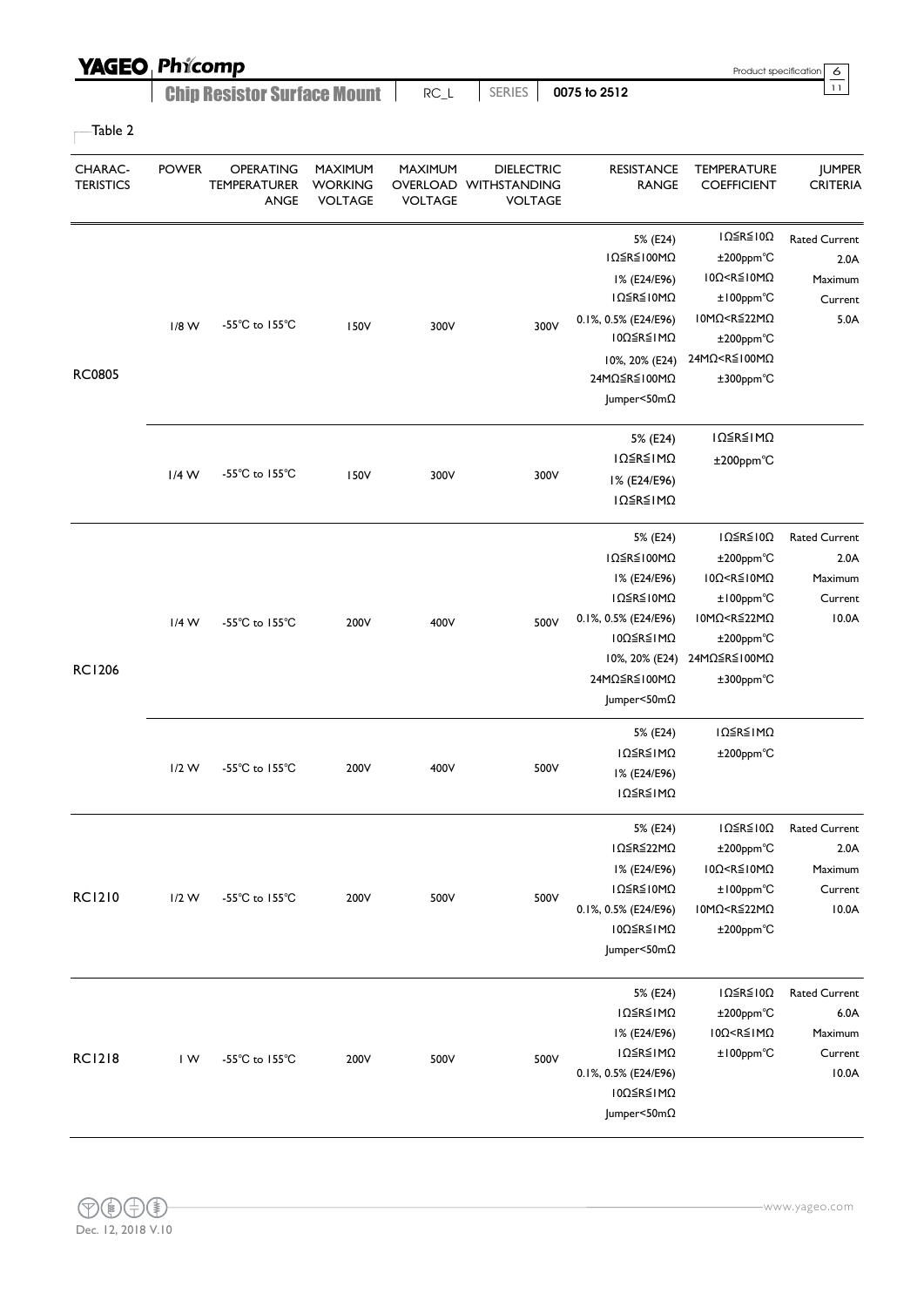| <b>YAGEO</b>                |              | Phicomp                                         |                                                    |                                              |                                                            |                                   |                                          | $\overline{7}$<br>Product specification |
|-----------------------------|--------------|-------------------------------------------------|----------------------------------------------------|----------------------------------------------|------------------------------------------------------------|-----------------------------------|------------------------------------------|-----------------------------------------|
|                             |              | <b>Chip Resistor Surface Mount</b>              |                                                    | $RC_L$                                       | <b>SERIES</b>                                              | 0075 to 2512                      |                                          | 11                                      |
| Table 2                     |              |                                                 |                                                    |                                              |                                                            |                                   |                                          |                                         |
| CHARAC-<br><b>TERISTICS</b> | <b>POWER</b> | <b>OPERATING</b><br><b>TEMPERATURER</b><br>ANGE | <b>MAXIMUM</b><br><b>WORKING</b><br><b>VOLTAGE</b> | <b>MAXIMUM</b><br>OVERLOAD<br><b>VOLTAGE</b> | <b>DIELECTRIC</b><br><b>WITHSTANDING</b><br><b>VOLTAGE</b> | <b>RESISTANCE</b><br><b>RANGE</b> | <b>TEMPERATURE</b><br><b>COEFFICIENT</b> | <b>JUMPER</b><br><b>CRITERIA</b>        |
|                             |              |                                                 |                                                    |                                              |                                                            | 5% (E24)                          | IΩ ≤ R ≤ I0Ω                             | <b>Rated Current</b>                    |
|                             |              |                                                 |                                                    |                                              |                                                            | IΩ≦R≦22MΩ                         | $±200$ ppm $°C$                          | 2.0A                                    |
|                             |              |                                                 |                                                    |                                              |                                                            | I% (E24/E96)                      | 10Ω < R ≤ 10MΩ                           | Maximum                                 |

1Ω≦R≦10MΩ

0.1%, 0.5% (E24/E96) 10MΩ<R≦22MΩ

±100ppm℃

Current 10.0A

|               |     |                                    |      |      |      | 10Ω≦R≦IMΩ              | $±200$ ppm $°C$                               |                      |
|---------------|-----|------------------------------------|------|------|------|------------------------|-----------------------------------------------|----------------------|
|               |     |                                    |      |      |      | Jumper<50mΩ            |                                               |                      |
|               |     |                                    |      |      |      | 5% (E24)               | $I\Omega \leq R \leq I\ 0\Omega$              | <b>Rated Current</b> |
|               |     |                                    |      |      |      | IΩ≦R≦22MΩ              | $±200$ ppm $°C$                               | 2.0A                 |
|               |     |                                    |      |      |      | I% (E24/E96)           | 10Ω <r≦10mω< td=""><td>Maximum</td></r≦10mω<> | Maximum              |
|               | IW. | $-55^{\circ}$ C to $155^{\circ}$ C | 200V | 500V | 500V | ΙΩ≦R≦Ι0ΜΩ              | $±100$ ppm $°C$                               | Current              |
|               |     |                                    |      |      |      | 0.1%, 0.5% (E24/E96)   | 10MΩ <r≦22mω< td=""><td>10.0A</td></r≦22mω<>  | 10.0A                |
|               |     |                                    |      |      |      | 10Ω≦R≦1MΩ              | $±200$ ppm $°C$                               |                      |
| <b>RC2512</b> |     |                                    |      |      |      | $ $ umper<50m $\Omega$ |                                               |                      |
|               |     |                                    |      |      |      | 5% (E24)               | ΙΩ≦R≦ΙΜΩ                                      |                      |
|               |     |                                    |      |      |      |                        |                                               |                      |
|               | 2 W | $-55^{\circ}$ C to $155^{\circ}$ C |      |      |      | ΙΩ≦R≦ΙΜΩ               | $±200$ ppm $°C$                               |                      |
|               |     |                                    | 200V | 400V | 500V | I% (E24/E96)           |                                               |                      |
|               |     |                                    |      |      |      | ΙΩ≦R≦ΙΜΩ               |                                               |                      |
|               |     |                                    |      |      |      |                        |                                               |                      |

#### FOOTPRINT AND SOLDERING PROFILES

For recommended footprint and soldering profiles, please refer to data sheet "Chip resistors mounting"

RC2010 3/4 W -55℃ to 155℃ 200V 500V 500V 500V



www.yageo.com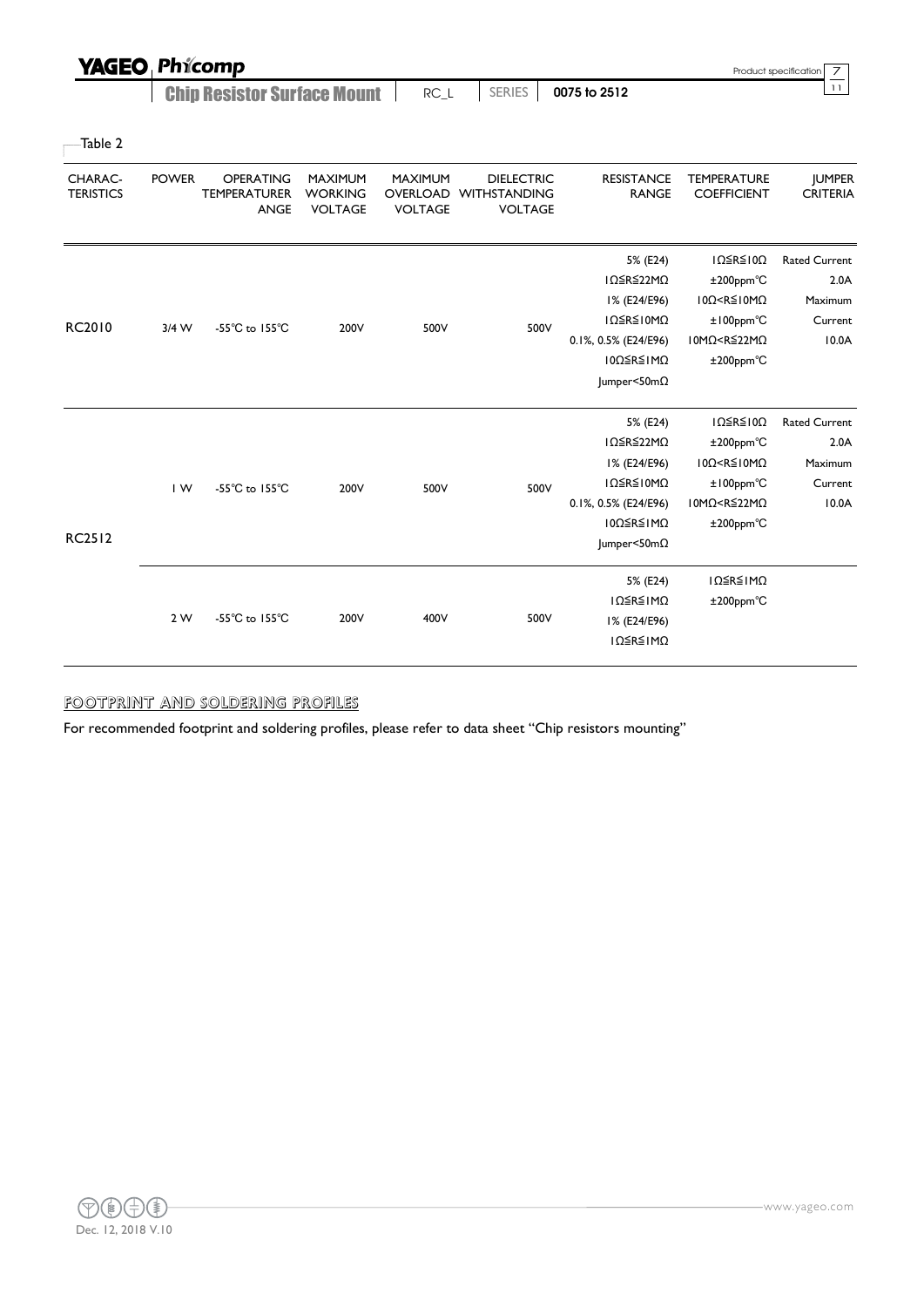| <b>YAGEO Phicomp</b>                                |                                    |                                                                                                                                                                                                                                                                                                                                                                                                                                                |              |        |                                                                    | Product specification                 | 8  |
|-----------------------------------------------------|------------------------------------|------------------------------------------------------------------------------------------------------------------------------------------------------------------------------------------------------------------------------------------------------------------------------------------------------------------------------------------------------------------------------------------------------------------------------------------------|--------------|--------|--------------------------------------------------------------------|---------------------------------------|----|
|                                                     | <b>Chip Resistor Surface Mount</b> |                                                                                                                                                                                                                                                                                                                                                                                                                                                | $RC_L$       | SERIES | 0075 to 2512                                                       |                                       | 11 |
| <u>PACKING STYLE AND PACKAGING QUANTITY</u>         |                                    |                                                                                                                                                                                                                                                                                                                                                                                                                                                |              |        |                                                                    |                                       |    |
| <b>Table 3</b> Packing style and packaging quantity |                                    |                                                                                                                                                                                                                                                                                                                                                                                                                                                |              |        |                                                                    |                                       |    |
| <b>PACKING STYLE</b>                                | PAPER TAPING REEL (R)              |                                                                                                                                                                                                                                                                                                                                                                                                                                                |              |        | ESD SAFE REEL (S)<br>(4MM WIDTH, IMM<br>PITCH PLASTIC<br>EMBOSSED) | <b>EMBOSSED</b><br><b>TAPING REEL</b> |    |
| <b>REEL DIMENSION</b>                               | 7" (178 mm)                        | 10" (254mm)                                                                                                                                                                                                                                                                                                                                                                                                                                    | 13" (330 mm) |        | 7" (178 mm)                                                        | 7" (178 mm)                           |    |
| <b>RC0075</b>                                       | ---                                |                                                                                                                                                                                                                                                                                                                                                                                                                                                | ---          |        | 20000                                                              | ---                                   |    |
| <b>RC0100</b>                                       | 20000                              | ---                                                                                                                                                                                                                                                                                                                                                                                                                                            | 80000        |        | 40000                                                              | ---                                   |    |
| <b>RC0201</b>                                       | 10000                              | 20000                                                                                                                                                                                                                                                                                                                                                                                                                                          | 50000        |        | $---$                                                              | ---                                   |    |
| RC0402                                              | 10000                              | 20000                                                                                                                                                                                                                                                                                                                                                                                                                                          | 50000        |        | ---                                                                | ---                                   |    |
| RC0603                                              | 5000                               | 10000                                                                                                                                                                                                                                                                                                                                                                                                                                          | 20000        |        | ---                                                                | ---                                   |    |
| <b>RC0805</b>                                       | 5000                               | 10000                                                                                                                                                                                                                                                                                                                                                                                                                                          | 20000        |        | ---                                                                | ---                                   |    |
| <b>RC1206</b>                                       | 5000                               | 10000                                                                                                                                                                                                                                                                                                                                                                                                                                          | 20000        |        | ---                                                                |                                       |    |
| <b>RC1210</b>                                       | 5000                               | 10000                                                                                                                                                                                                                                                                                                                                                                                                                                          | 20000        |        | $---$                                                              | ---                                   |    |
| <b>RC1218</b>                                       | $---$                              | $---$                                                                                                                                                                                                                                                                                                                                                                                                                                          | ---          |        | $---$                                                              | 4000                                  |    |
| RC2010                                              |                                    | ---                                                                                                                                                                                                                                                                                                                                                                                                                                            | ---          |        |                                                                    | 4000                                  |    |
| <b>RC2512</b>                                       | ---                                | $\frac{1}{2} \left( \frac{1}{2} \right) + \frac{1}{2} \left( \frac{1}{2} \right) + \frac{1}{2} \left( \frac{1}{2} \right) + \frac{1}{2} \left( \frac{1}{2} \right) + \frac{1}{2} \left( \frac{1}{2} \right) + \frac{1}{2} \left( \frac{1}{2} \right) + \frac{1}{2} \left( \frac{1}{2} \right) + \frac{1}{2} \left( \frac{1}{2} \right) + \frac{1}{2} \left( \frac{1}{2} \right) + \frac{1}{2} \left( \frac{1}{2} \right) + \frac{1}{2} \left($ | ---          |        | ---                                                                | 4000                                  |    |

#### **NOTE**

For tape and reel specification/dimensions, please refer to data sheet "Chip resistors packing".

#### FUNCTIONAL DESCRIPTION

#### **OPERATING TEMPERATURE RANGE**

RC0402 to RC2512 Range: -55℃ to +155℃ (Fig. 10-1)

RC0075 to RC0201 Range: -55℃ to +125℃ (Fig. 10-2)

#### **POWER RATING**

Each type rated power at 70 °C: RC0075=1/50W RC0100=1/32W RC0201=1/20W RC0402=1/16W, 1/8W RC0603=1/10W, 1/5W RC0805=1/8W, 1/4W RC1206=1/4W, 1/2W RC1210=1/2W RC1218=1W RC2010=3/4W RC2512=1W, 2W

#### **RATED VOLTAGE**

The DC or AC (rms) continuous working voltage corresponding to the rated power is determined by the following formula:

$$
V = \sqrt{PxR}
$$

or max. working voltage whichever is less

#### Where

 $V =$  Continuous rated DC or AC (rms) working voltage (V)

 $P =$  Rated power  $(W)$ 

R = Resistance value  $(\Omega)$ 



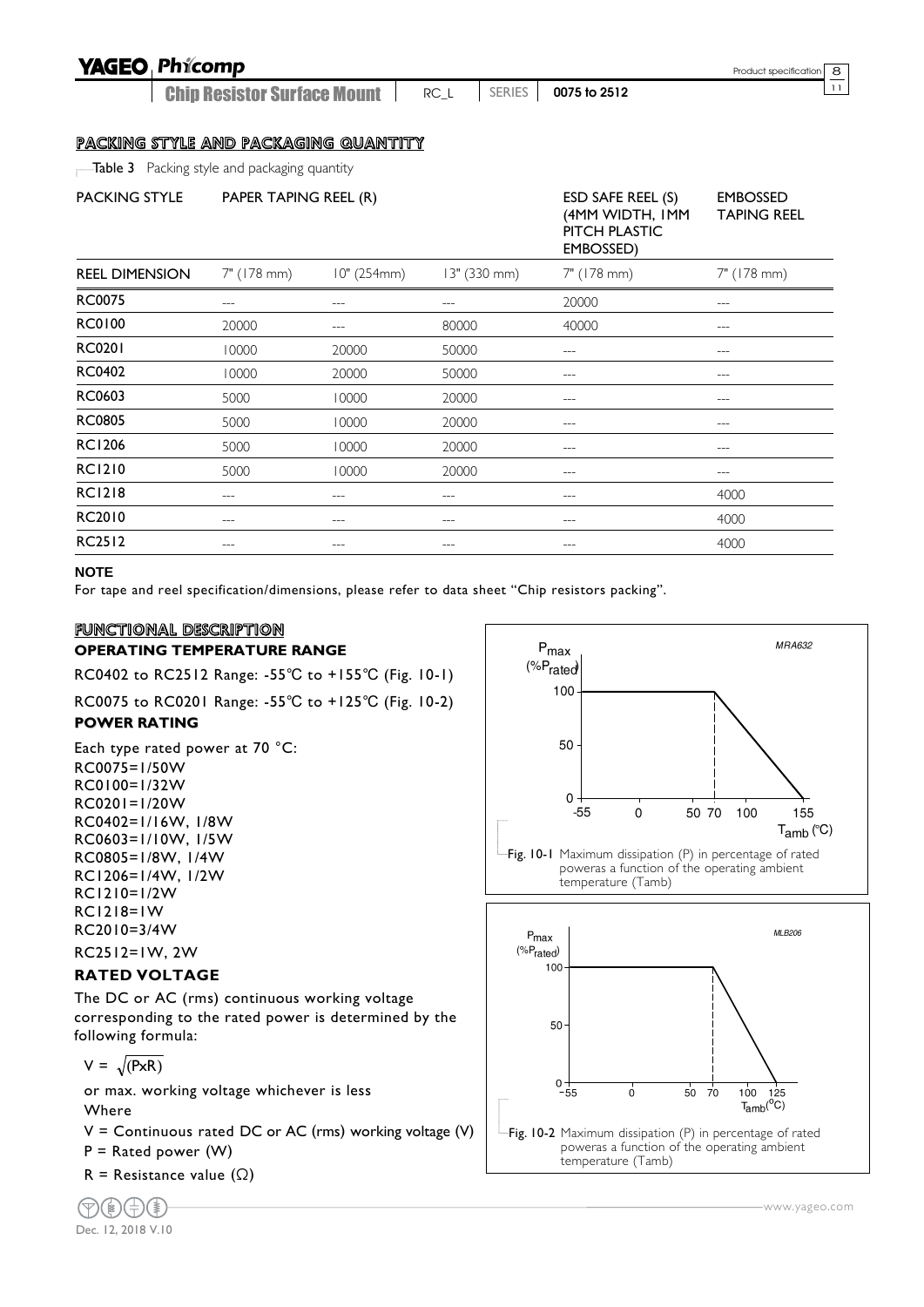## **YAGEO Phicomp**

Chip Resistor Surface Mount <sup>11</sup> RC\_L SERIES **0075 to 2512**

### TESTS AND REQUIREMENTS

Table 4 Test condition, procedure and requirements

| <b>TEST</b>                                 | <b>TEST METHOD</b>                           | <b>PROCEDURE</b>                                                                                                                                                                                                                         | <b>REQUIREMENTS</b>                                                                                                                                                                                                                                        |
|---------------------------------------------|----------------------------------------------|------------------------------------------------------------------------------------------------------------------------------------------------------------------------------------------------------------------------------------------|------------------------------------------------------------------------------------------------------------------------------------------------------------------------------------------------------------------------------------------------------------|
| Temperature<br>Coefficient of<br>Resistance | MIL-STD-202 Method 304                       | At +25/-55°C and +25/+125°C                                                                                                                                                                                                              | Refer to table 2                                                                                                                                                                                                                                           |
| (T.C.R.)                                    |                                              | Formula:                                                                                                                                                                                                                                 |                                                                                                                                                                                                                                                            |
|                                             |                                              | T.C.R= $\frac{R_2 - R_1}{R_1(t_2 - t_1)} \times 10^6$ (ppm/°C)                                                                                                                                                                           |                                                                                                                                                                                                                                                            |
|                                             |                                              | Where<br>$t_1$ =+25 °C or specified room temperature                                                                                                                                                                                     |                                                                                                                                                                                                                                                            |
|                                             |                                              | $t_2 = -55$ °C or +125 °C test temperature<br>$R_1$ =resistance at reference temperature in ohms<br>$R_2$ =resistance at test temperature in ohms                                                                                        |                                                                                                                                                                                                                                                            |
| Life/ Endurance                             | MIL-STD-202 Method 108A<br>IEC 60115-14.25.1 | At 70±2°C for 1,000 hours; RCWV applied for<br>1.5 hours on and 0.5 hour off, still air required                                                                                                                                         | $0075: \pm (5\% + 100 \text{m}\Omega)$<br><100m $\Omega$ for jumper<br>$01005: \pm (3\% + 50m\Omega)$<br>$<$ 100m $\Omega$ f or jumper<br>Others:<br>$\pm$ (1%+50m $\Omega$ ) for B/D/F tol<br>$\pm$ (3%+50m $\Omega$ ) for J tol<br><100mR for jumper     |
| High<br>Temperature<br>Exposure             | MIL-STD-202 Method 108A<br>IEC 60068-2-2     | 1,000 hours at maximum operating temperature<br>depending on specification, unpowered.                                                                                                                                                   | $0075: \pm (5\% + 100 \text{m}\Omega)$<br><100m $\Omega$ for jumper<br>$01005: \pm (1\% + 50m\Omega)$<br>$<$ 50m $\Omega$ f or jumper<br>Others:<br>$\pm$ (1%+50m $\Omega$ ) for B/D/F tol<br>$\pm$ (2%+50m $\Omega$ ) for J tol<br><50mR for jumper       |
| Moisture<br>Resistance                      | MIL-STD-202 Method 106G                      | Each temperature / humidity cycle is defined at<br>8 hours (method 106F), 3 cycles / 24 hours for<br>10d with 25°C / 65°C 95% R.H, without steps<br>7a & 7b, unpowered<br>Parts mounted on test-boards, without<br>condensation on parts | $0075: \pm (2%+100m\Omega)$<br><100m $\Omega$ for jumper<br>$01005: \pm (2\% + 50m\Omega)$<br>< $100 \text{m}\Omega$ f or jumper<br>Others:<br>$\pm (0.5\% + 50 \text{m}\Omega)$ for B/ D/F tol<br>$\pm$ (2%+50m $\Omega$ ) for J tol<br><100mR for jumper |
| Humidity                                    | IEC 60115-14.24.2                            | Steady state for 1000 hours at 40°C / 95% R.H.<br>RCWV applied for 1.5 hours on and<br>0.5 hour off                                                                                                                                      | $0075: \pm (5\% + 100 \text{m}\Omega)$<br>no visible damage<br>$01005: \pm (3\% + 50m\Omega)$<br>$<$ 100m $\Omega$ f or jumper<br>Others:<br>$\pm$ (1%+50m $\Omega$ ) for B/D/F tol<br>$\pm$ (2%+50m $\Omega$ ) for J tol<br><100mR for jumper             |

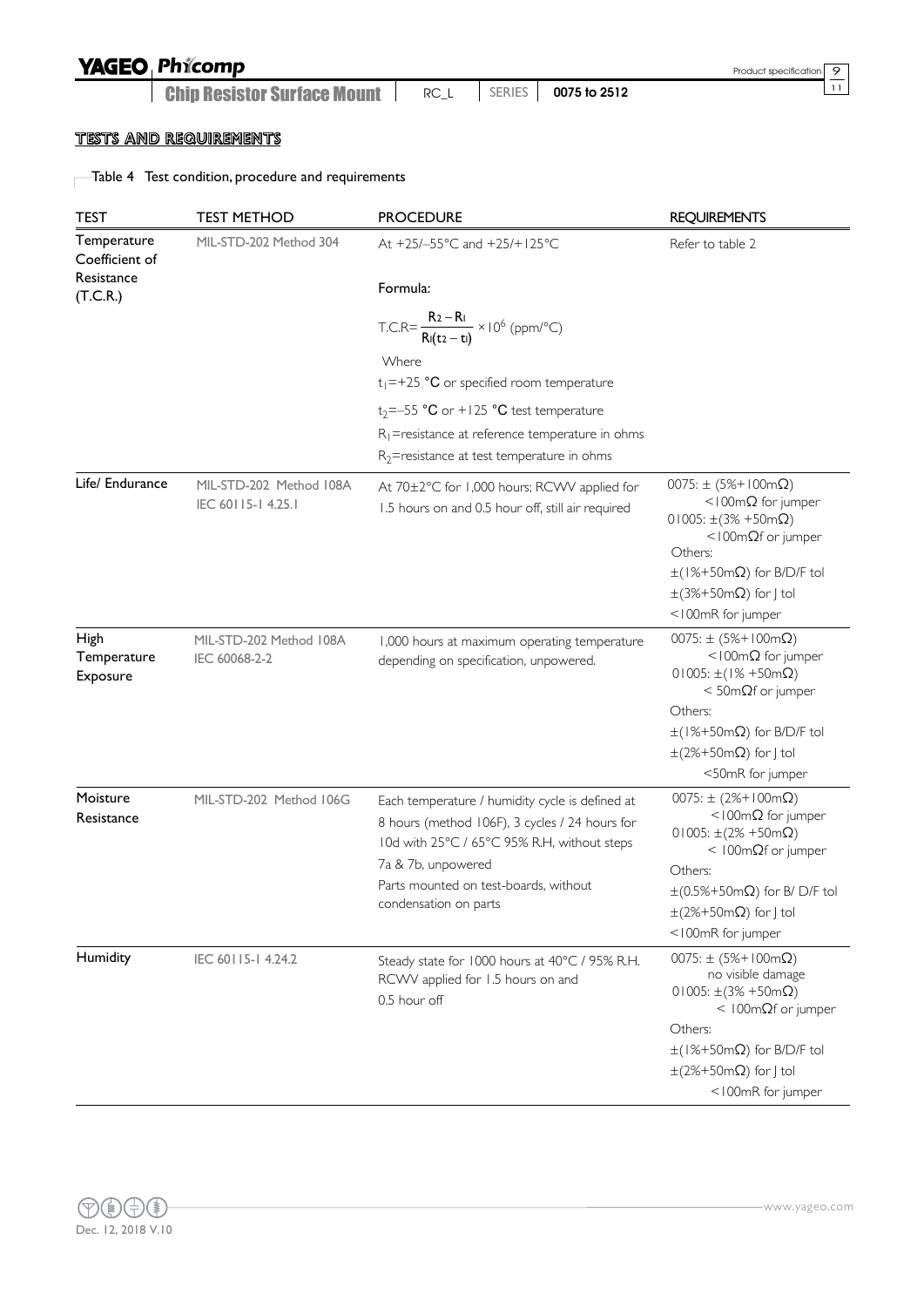|                                  | <b>YAGEO Phicomp</b>                       |                                                                                                                                                                                                         | Product specification<br>10                                                                                                                                                                                                                                                    |
|----------------------------------|--------------------------------------------|---------------------------------------------------------------------------------------------------------------------------------------------------------------------------------------------------------|--------------------------------------------------------------------------------------------------------------------------------------------------------------------------------------------------------------------------------------------------------------------------------|
|                                  | <b>Chip Resistor Surface Mount</b>         | <b>SERIES</b><br>0075 to 2512<br>$RC_L$                                                                                                                                                                 | 11                                                                                                                                                                                                                                                                             |
| Thermal<br>Shock                 | MIL-STD-202 Method 107G                    | $-55/+125°C$<br>Note Number of cycles required is 300.<br>Devices mounted<br>Maximum transfer time is 20 seconds.<br>Dwell time is 15 minutes. Air - Air                                                | $0075/01005$ : ±(1% +50m $\Omega$ )<br>$<$ 50m $\Omega$ f or jumper<br>Others:<br>$\pm (0.5\% + 50 \text{m}\Omega)$ for B/D/F tol<br>$\pm$ (1%+50m $\Omega$ ) for J tol<br>< 50mR for jumper                                                                                   |
| <b>Short Time</b><br>Overload    | IEC 60115-14.13                            | 2.5 times RCWV or maximum overload voltage<br>which is less for 5 seconds at room temperature                                                                                                           | $0075/01005$ : $\pm(2% +50m\Omega)$<br>$<$ 50m $\Omega$ f or jumper<br>Others:<br>$\pm$ (1%+50m $\Omega$ ) for B/D/F tol<br>$\pm$ (2%+50m $\Omega$ ) for J tol<br><50mR for jumper<br>No visible damage                                                                        |
| Board Flex/<br>Bending           | IEC 60115-14.33                            | Device mounted or as described only I board<br>bending required<br>bending time: 60±5 seconds<br>0075/0100/0201/0402:5mm;<br>0603/0805:3mm;<br>1206 and above:2mm                                       | $0075/01005$ : ±(1% +50m $\Omega$ )<br>$<$ 50m $\Omega$ f or jumper<br>Others:<br>$\pm$ (1%+50m $\Omega$ ) for B/D/F/J tol<br><50mR for jumper<br>No visible damage                                                                                                            |
| Solderability<br>- Wetting       | J-STD-002 test B                           | Electrical Test not required Magnification 50X<br>SMD conditions:<br>Ist step: method B, aging 4 hours at 155°C<br>dry heat<br>2nd step: leadfree solder bath at 245±3°C<br>Dipping time: 3±0.5 seconds | W ell tinned<br>(>95% covered)<br>No visible damage                                                                                                                                                                                                                            |
| -Leaching                        | J-STD-002 test D                           | Leadfree solder , 260°C, 30 seconds immersion<br>time                                                                                                                                                   | No visible damage                                                                                                                                                                                                                                                              |
| -Resistance to<br>Soldering Heat | MIL-STD-202 Method 210F<br>IEC 60115-14.18 | Condition B, no pre-heat of samples<br>Leadfree solder, $260^{\circ}$ C ±5°C, $10 \pm 1$ seconds<br>immersion time<br>Procedure 2 for SMD: devices fluxed and<br>cleaned with isopropanol               | 0075: $\pm$ (3%+50m $\Omega$ )<br>$<$ 50m $\Omega$ for jumper<br>$01005: \pm (1\% + 50m\Omega)$<br>$<$ 50m $\Omega$ f or jumper<br>Others:<br>$\pm$ (0.5% +50m $\Omega$ ) for B/D/F tol.<br>$\pm(1\% + 50 \text{m}\Omega)$ for J tol.<br><50mR for jumper<br>No visible damage |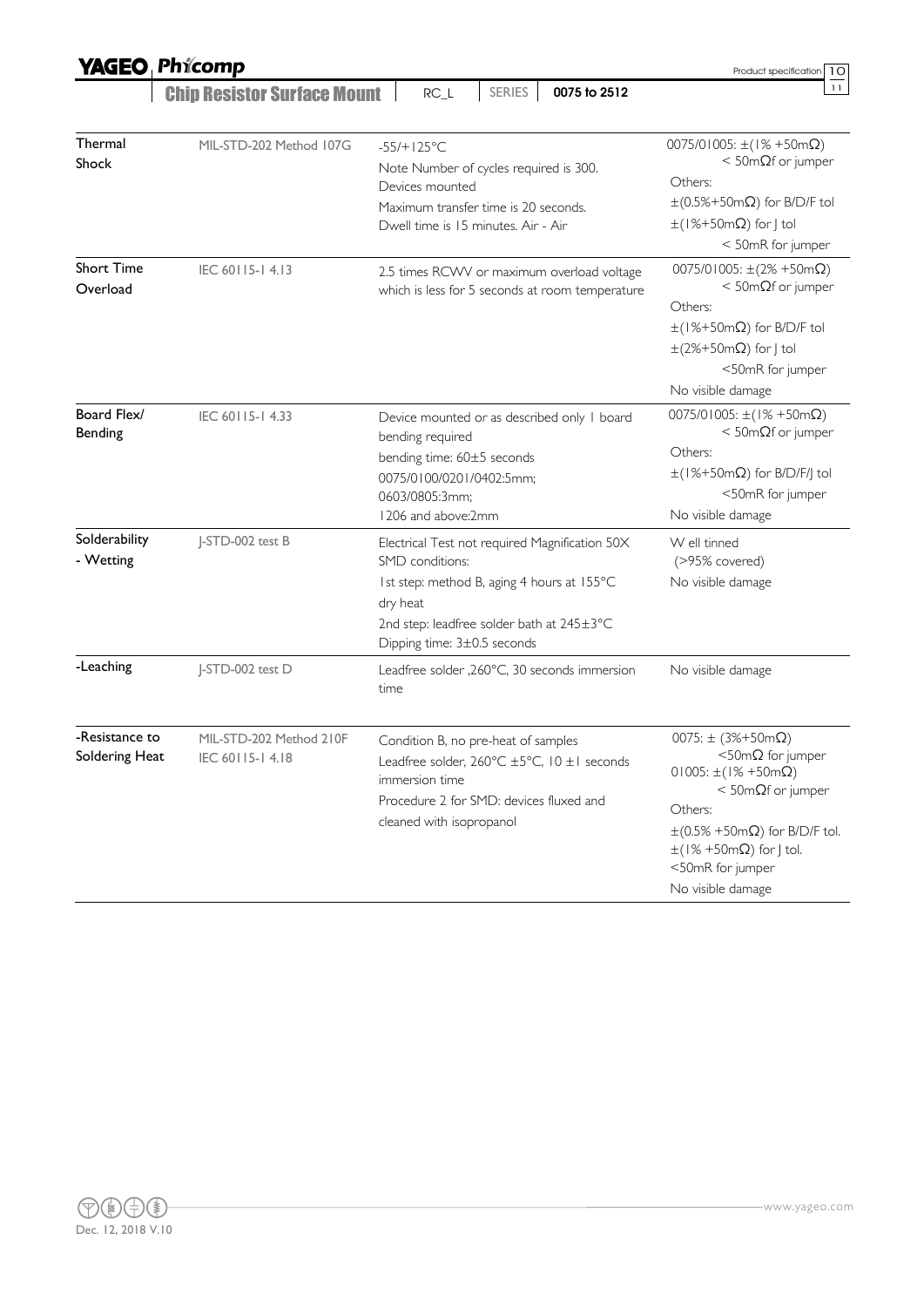|                         | <b>YAGEO Phicomp</b><br>11<br>Product specification |                            |                                                                              |  |  |
|-------------------------|-----------------------------------------------------|----------------------------|------------------------------------------------------------------------------|--|--|
|                         | <b>Chip Resistor Surface Mount</b>                  | 11<br>0075 to 2512         |                                                                              |  |  |
| <b>REVISION HISTORY</b> |                                                     |                            |                                                                              |  |  |
| <b>REVISION</b>         | <b>DATE</b>                                         | <b>CHANGE NOTIFICATION</b> | <b>DESCRIPTION</b>                                                           |  |  |
| Version 10              | Dec. 12, 2018                                       | $\overline{\phantom{a}}$   | - Updated 0075 dimensions                                                    |  |  |
| Version 9               | Mar. 06, 2018                                       | $\overline{\phantom{a}}$   | - Add 0.5%/1% marking rule for RC0603 ~ RC2512 based on marking<br>datasheet |  |  |
| Version 8               | July 10, 2017                                       | $\sim$ $-$                 | - Add "3W" part number coding for 13" Reel & double power                    |  |  |
| Version 7               | Mar. 7, 2017                                        |                            | - Add 10" packing                                                            |  |  |
| Version 6               | Feb. 15, 2017                                       | $\sim$                     | - Extend RC0805 and RC1206 resistance range to 100Mohm                       |  |  |
| Version 5               | Oct. 06, 2016 -                                     |                            | - Description: Update Dimension of I2 of RC2512 (2W)                         |  |  |
| Version 4               | Jan. 22, 2016                                       | $\sim$                     | - Update resistance range                                                    |  |  |
| Version 3               | Dec. 24, 2015 -                                     |                            | - Updated test and requirements                                              |  |  |
| Version 2               | Jul. 23, 2015                                       | $\overline{\phantom{a}}$   | - Updated test and requirements                                              |  |  |
| Version                 | Jan. 21, 2015                                       | $\overline{\phantom{a}}$   | - ESD Safe Reel update                                                       |  |  |
| Version 0               | Dec. 15, 2014                                       | $\sim$                     | - First issue of this specification                                          |  |  |

*" Yageo reserves all the rights for revising the content of this datasheet without further notification, as long as the products itself are unchanged. Any product change will be announced by PCN."*